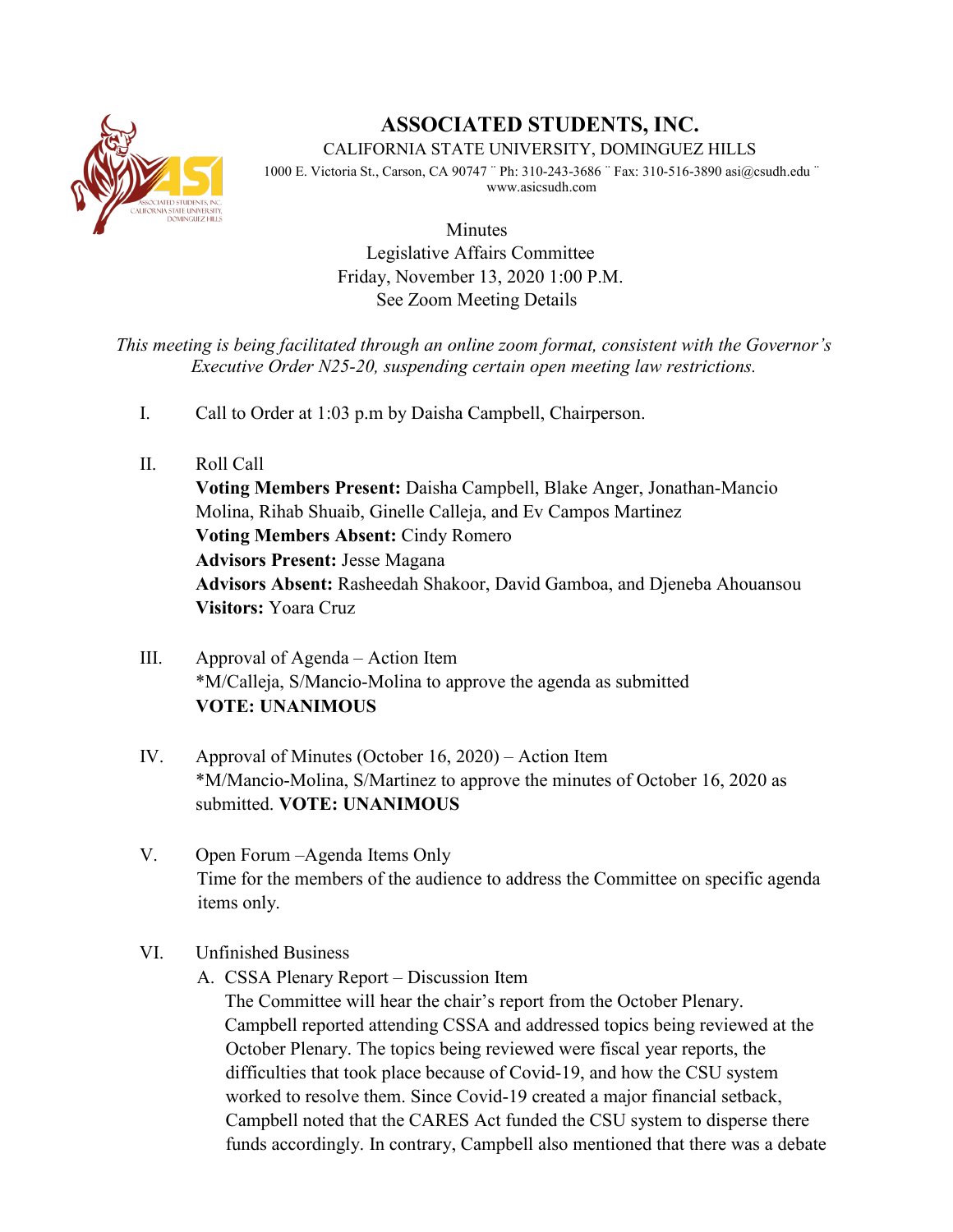on Fall 2020 semester PTE surveys and if student's valid feedback will be taken into consideration. Campbell noted she would further investigate the results of the PTE survey debate to provide more information in the next Leg Affairs meeting. Shuaib chimed in and mentioned that a few CSU have decided not to use student feedback on PTE surveys this semester. However, CSU's that decided on using the PTE student feedback gave professors an option to not use the evaluations in their review process. Anger also stated that PTE surveys will only be reviewed if the faculty unless they apply for a promotion or tenure. Shuaib reported attending the Finance committee to discuss Sirf fees, which is a \$2 optional fee assessed to all CSU students in order to fund CSSA. However, Shuaib noted there is a major increase of self-optout and administration optout for Sirf fees, which creates uncertainty for CSSA funds. Shuaib mentioned that Credit/No Credit systemwide option topic will be discussed for the next CSSA meeting.

B. Ballot Bowl – Discussion Item

The Committee will hear updates on the student voter registration efforts. Campbell announced there were 632 student voter registrations for Ballot Bowl. However, this amount was not enough for CSUDH to be guaranteed winners. Campbell noted that CSU Fullerton are the potential winners of the 2020 Ballot Bowl. Shuaib stated CSUDH did well in student voter registration numbers despite being a smaller campus than most CSUs. Shuaib thanked everyone who was involved in putting effort to get students registered to vote. However, Shuaib suggested planning accordingly next time and make student registration a campus-wide effort.

C. Advocate and Converse Event – Discussion Item

The Committee will hear from the chair on the CSSA event and goals for Lobby Corps.

Campbell stated CSUDH has partnered with other CSU to brainstorm how to move forward with Legislative Affairs and Lobby Corp. The Advocate and Converse event will be facilitated by CSSA members to discuss ideas on networking, making connections, and their overall goal. Campbell announced she will be present and encouraged other B.O.D members to attend on November 16 from 5:30 PM – 7:00 PM.

D. CSSA Civic Engagement – Discussion Item

The Committee will hear a report on civic engagement events Lobby Corps can participate in and how to increase student participation. Campbell reported partnering with Mancio-Molina to discuss methods on how to

increase civic engagement amongst the CSUDH community. The goal of Civic engagement is to increase student participation in the work done by the Legislative & System Wide Affairs Committees. Therefore, CSU's need to complete challenges to earn points throughout the year. This year, CSUDH has